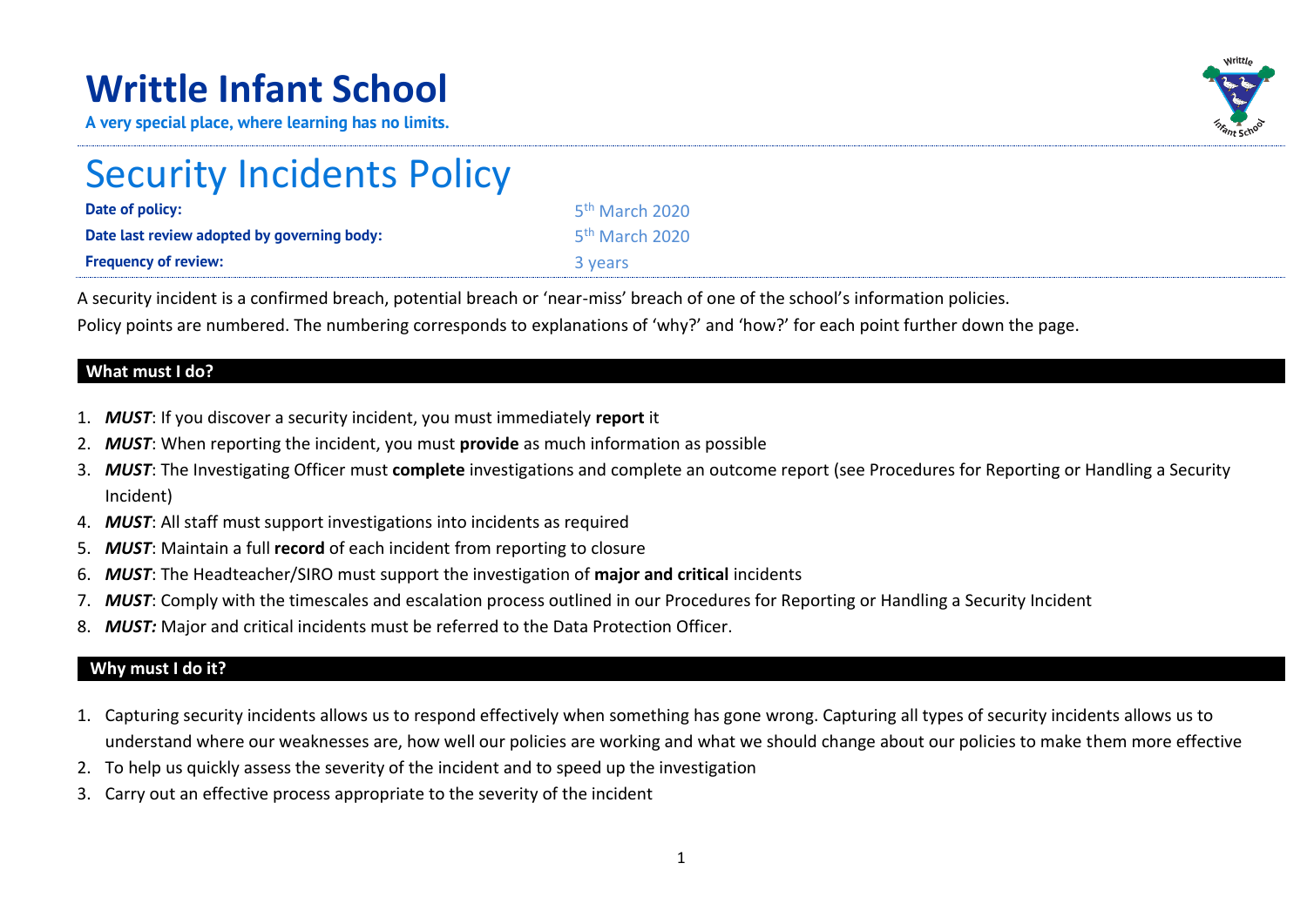- 4. Carry out an effective process appropriate to the severity of the incident
- 5. Ensure the process is followed to completion
- 6. Ensure that there is appropriate resource, expertise and independent scrutiny of processes for higher impact incidents
- 7. Ensure that all incidents are handled in a timely manner
- 8. Ensure that serious incidents are reviewed against the criteria for reporting to the regulator.

#### **How must I do it?**

- 1. Please notify the school office. No action will be taken against any member of staff who reports a security incident about another member of staff in good faith. Identification of a reporting party who requests anonymity shall be protected as far as is feasible.
- 2. Include full details of the incident such as dates, names and any remedial action that has been taken.
- 3. Where appropriate, undertake the following:
	- a. Identify expected outcomes, stakeholders and any policies breached.
	- b. Speak to staff involved.
	- c. Record evidence and keep an audit trail of events and evidence supporting decisions taken
	- d. Get expert help
	- e. Escalate
	- f. Inform data subjects (service users, staff) where appropriate
	- g. Identify and manage risks of the incident
	- h. Commence disciplinary action, or record why not
	- i. Develop and implement a communications plan where appropriate
	- j. Put in place controls to prevent recurrence
	- k. Complete the Incident Outcome Report
- 4. Where appropriate, undertake the following:
	- a. Work with the SIRO to investigate major security incidents.
	- b. Assess the outcome to ensure the appropriate action has been taken.
	- c. Provide knowledge and advice, and carry out any recommended actions for major or critical incidents, where required.
- 5. Undertake the following:
	- a. Classify the Security Incident
	- b. Verify the details and oversee the investigation
	- c. Work with SIRO to investigate major security incidents.